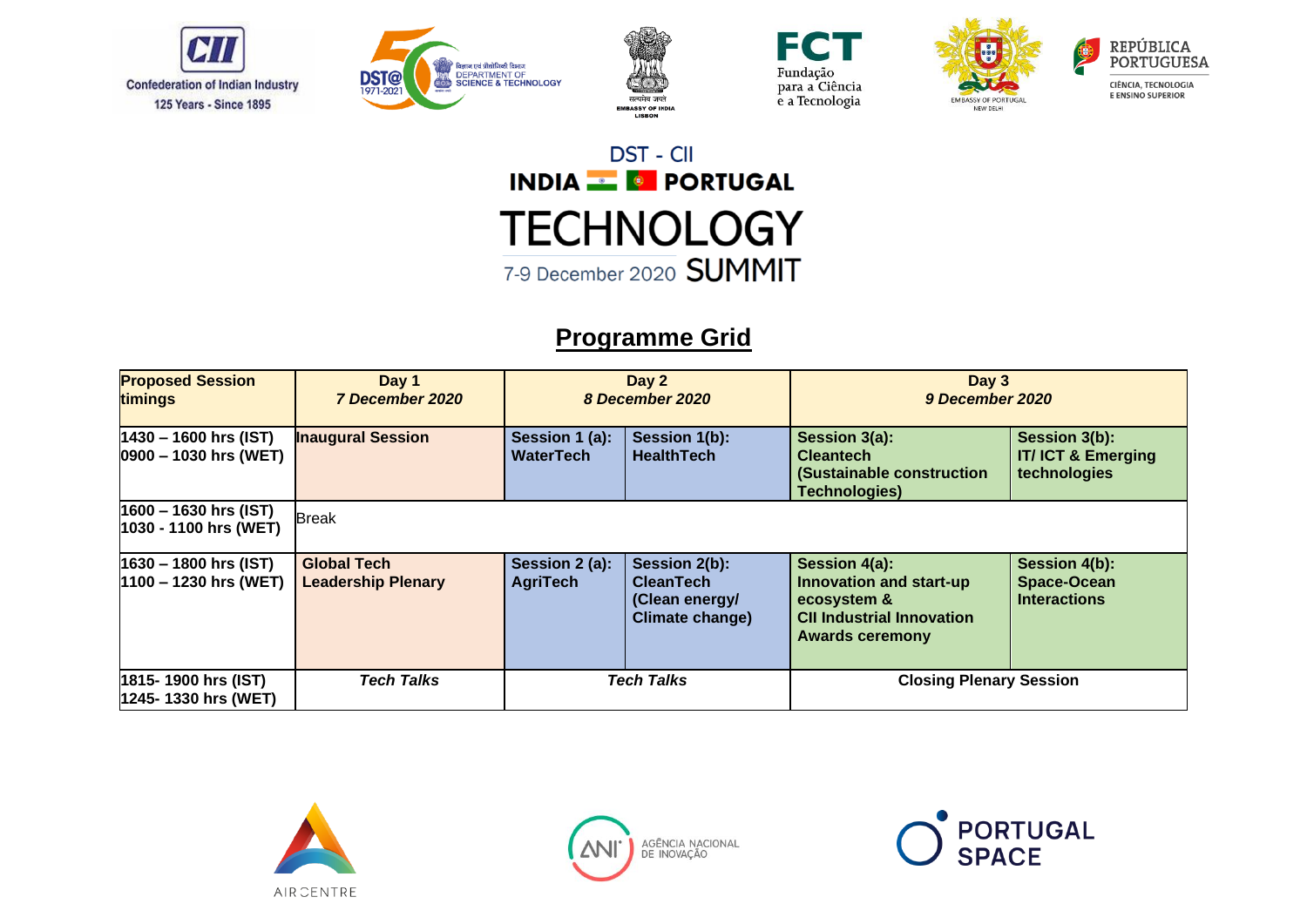











### **INAUGURAL SESSION**

**7 December 2020**

1430 – 1555 hrs (IST) 0900 – 1025 hrs (WET)

| 1430 - 1435 hrs (IST)                          | Welcome                                           | Mr. Chandrajit Banerjee                                                                                                                      |  |
|------------------------------------------------|---------------------------------------------------|----------------------------------------------------------------------------------------------------------------------------------------------|--|
| 0900 - 0905 hrs (WET)                          | Remarks                                           | <b>Director General</b><br>Confederation of Indian Industry (CII)                                                                            |  |
|                                                |                                                   |                                                                                                                                              |  |
| 1435 - 1440 hrs (IST)<br>0905 - 0910 hrs (WET) | Address                                           | Mr. Alok Nanda<br>Co-chairman, CII National Committee on R&D<br>& Innovation and CTO, GE South Asia &<br>CEO, GE India Technology Centre     |  |
| 1440 - 1445 hrs (IST)<br>0910-0915 hrs (WET)   | Address                                           | Mr. Vipin Sondhi<br>Chairman, CII National Committee on R&D &<br>Innovation and Chairman, Technology Summit<br>and CEO and MD, Ashok Leyland |  |
| 1445 - 1455 hrs (IST)<br>0915 - 0925 hrs (WET) | <b>Special Address</b>                            | Prof. Ashutosh Sharma<br>Secretary<br>Department of Science and Technology (DST)<br>Government of India                                      |  |
| 1455 -1505 hrs (IST)<br>0925 - 0935 hrs (WET)  | <b>Special Address</b>                            | Prof. Helena Pereira<br>President, Board of Directors<br><b>FCT</b>                                                                          |  |
| 1505 - 1515 hrs (IST)<br>0935 - 0945 hrs (WET) | <b>Special Address</b>                            | Dr. V K Saraswat<br>Member, NITI Aayog<br>Government of India                                                                                |  |
| 1515 - 1520 hrs (IST)<br>0945 - 0950 hrs (WET) |                                                   | <b>Inauguration of Virtual Exhibition</b>                                                                                                    |  |
| 1520 - 1535 hrs (IST)<br>0950 - 1005 hrs (WET) | Keynote Address<br>by the Guest of<br>Honour      | <b>Prof. Manuel Heitor</b><br>Hon'ble Minister of Science, Technology and<br><b>Higher Education</b><br>Government of Portugal               |  |
| 1535 - 1550 hrs (IST)<br>1005-1020 hrs (WET)   | <b>Inaugural Address</b><br>by the Chief<br>Guest | Dr. Harsh Vardhan<br>Hon'ble Minister of Science & Technology,<br>Health and Family Welfare and Earth Sciences<br>Government of India        |  |
| 1550-1555 hrs (IST)<br>1020-1025 hrs (WET)     | Closing<br>Remarks                                | Mr. Sanjeev K Varshney<br>Head, International Cooperation<br>Department of Science & Technology<br>Government of India                       |  |





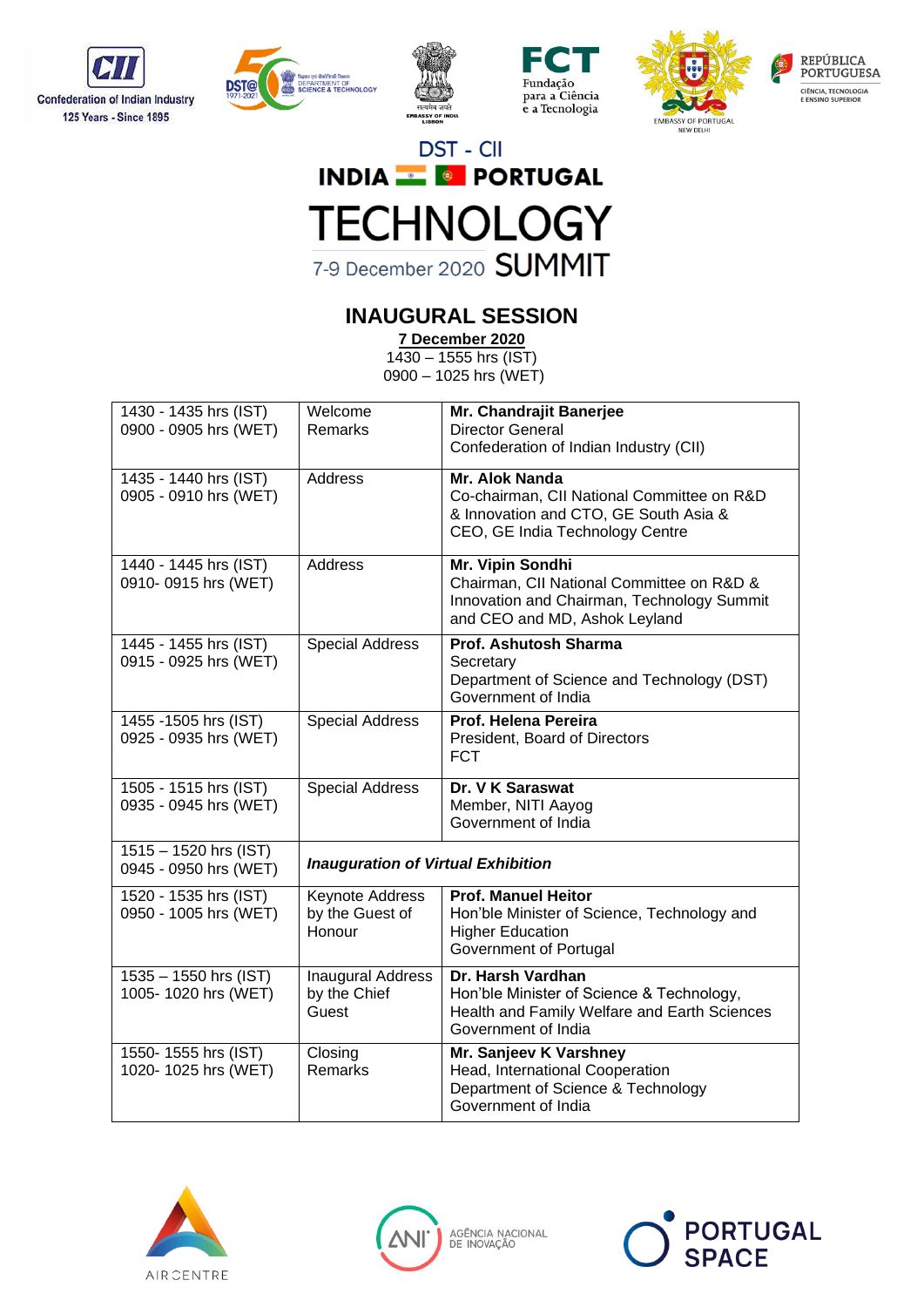











7-9 December 2020 SUMMIT

#### **TECH LEADERSHIP PLENARY SESSION** *India & Portugal: Shared Challenges, Joint Solutions*

**7 December 2020**

1630 – 1800 hrs (IST) 1100 – 1230 hrs (WET)

*India and Portugal have a past in common and the two countries have recently rediscovered each other. The relationship between the two countries is being renewed with joy and dynamism from both sides. New products are entering both markets and new investments are being studied. Partnerships are being designed and Portuguese innovation, booming talent, and European market access are attracting India. Several reforms and policies have contributed to improve business environment and boost technological development from both sides. They cooperate towards an ambitious bilateral knowledge and innovation agenda, to harness new public-private partnerships to explore Science, Technology and Innovation collaborations and to identify market expansion opportunities for existing Indian and Portuguese stakeholders.* 

*This high-level Plenary will discuss and find ways to deepen Indo-Portugal ties in multiple verticals of the knowledge economy and scale up solutions for societal challenges.*

| 1630-1635 hrs (IST)<br>1100-1105 hrs (WET) | <b>Opening Remarks by</b><br><b>Moderator</b>                                                                                                                                                                                                                                                                                                                     | <b>Mr. Alok Nanda</b><br>Co-chairman, CII National Committee on<br>R&D & Innovation and CTO, GE South Asia<br>& CEO, GE India Technology Centre                              |
|--------------------------------------------|-------------------------------------------------------------------------------------------------------------------------------------------------------------------------------------------------------------------------------------------------------------------------------------------------------------------------------------------------------------------|------------------------------------------------------------------------------------------------------------------------------------------------------------------------------|
| 1635-1655 hrs (IST)<br>1105-1125 hrs (WET) | <b>Keynote speakers</b>                                                                                                                                                                                                                                                                                                                                           | Prof. Ashutosh Sharma<br>Secretary<br>Department of Science and Technology<br>Mr Eduardo Maldonado<br>President<br>ANI, Portugal                                             |
| 1655-1755 hrs (IST)<br>1125-1225 hrs (WET) | <b>Indian Speakers</b><br>Mr. Vikram S. Kirloskar<br>Past President, CII (2019-20)<br>& Chairman and MD, Kirloskar<br>Systems Ltd and Vice<br>Chairman, Toyota Kirloskar<br>Motor<br>Dr. Naresh Trehan<br>Chairman and Managing<br>Director<br>Medanta-The Medicity<br>Dr Debashish Bhattacharjee<br>Vice President Technology &<br><b>New Materials Business</b> | <b>Portuguese Speakers</b><br><b>Miguel Belló Mora</b><br><b>CEO</b><br>AIR Centre, Portugal<br><b>Ricardo Conde</b><br>President, Portuguese Space Agency<br>Portugal Space |





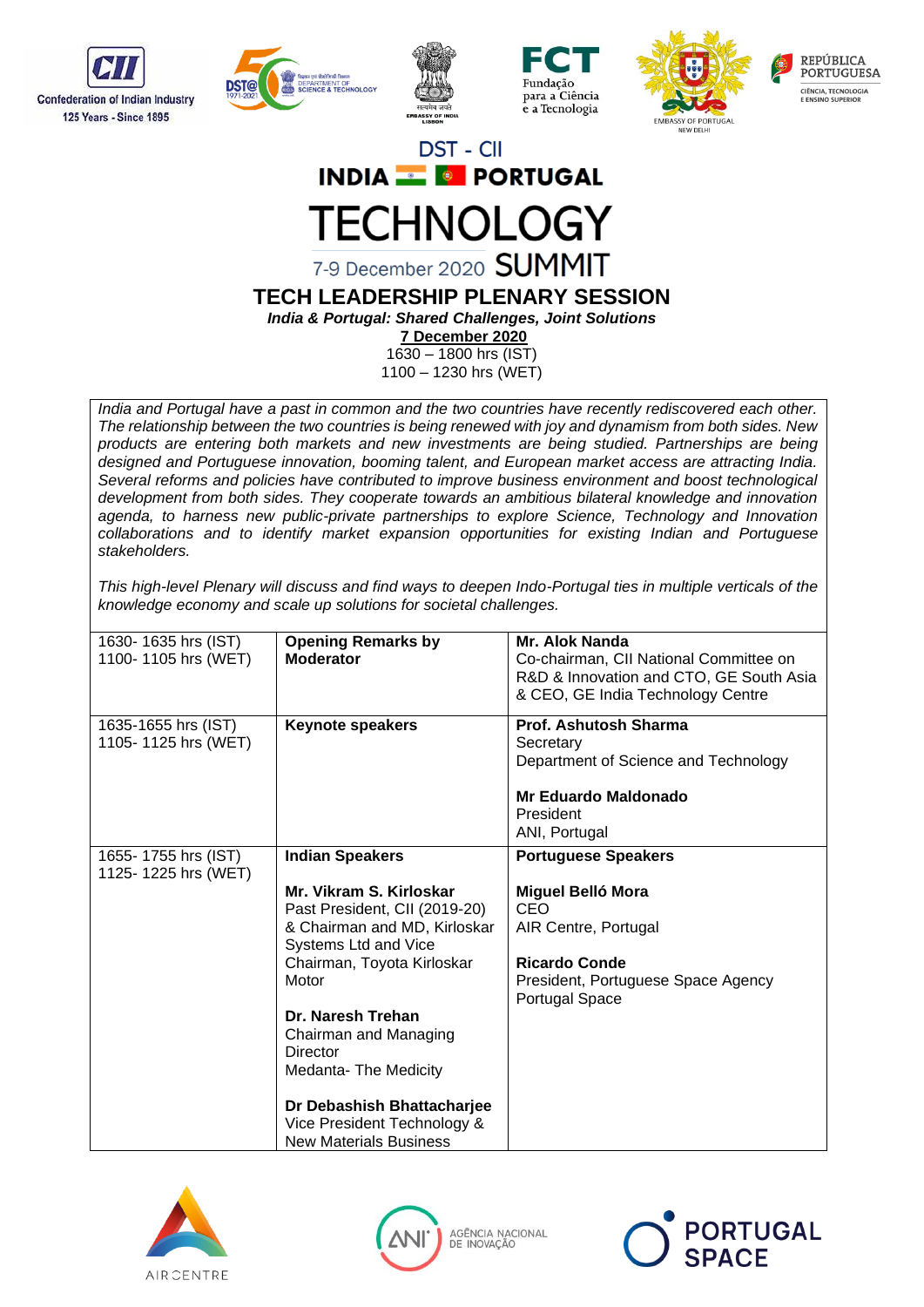









7-9 December 2020 SUMMIT

|                         | <b>Tata Steel Limited</b>                                       |  |
|-------------------------|-----------------------------------------------------------------|--|
|                         | Mr. Sanjeev Arora<br>Chief Technology Officer<br>JCB India Ltd. |  |
| $1755 - 1800$ hrs (IST) | <b>Closing remarks by Moderator</b>                             |  |
| 1225 - 1230 hrs (WET)   |                                                                 |  |

### **Tech Talks**

**7 December 2020**

1815 – 1845 hrs (IST) 1245 – 1315 hrs (WET)

| $1815 - 1830$ hrs (IST)<br>$1245 - 1300$ hrs (WET) | Dr. N. Balashanmugam<br>Joint Director<br>Central Manufacturing Technology Institute (CMTI)  |
|----------------------------------------------------|----------------------------------------------------------------------------------------------|
| $1830 - 1845$ hrs (IST)<br>$1300 - 1315$ hrs (WET) | Mr. Madhav Venkaswamy<br><b>Business Development Head</b><br>Valluri Technology Accelerators |





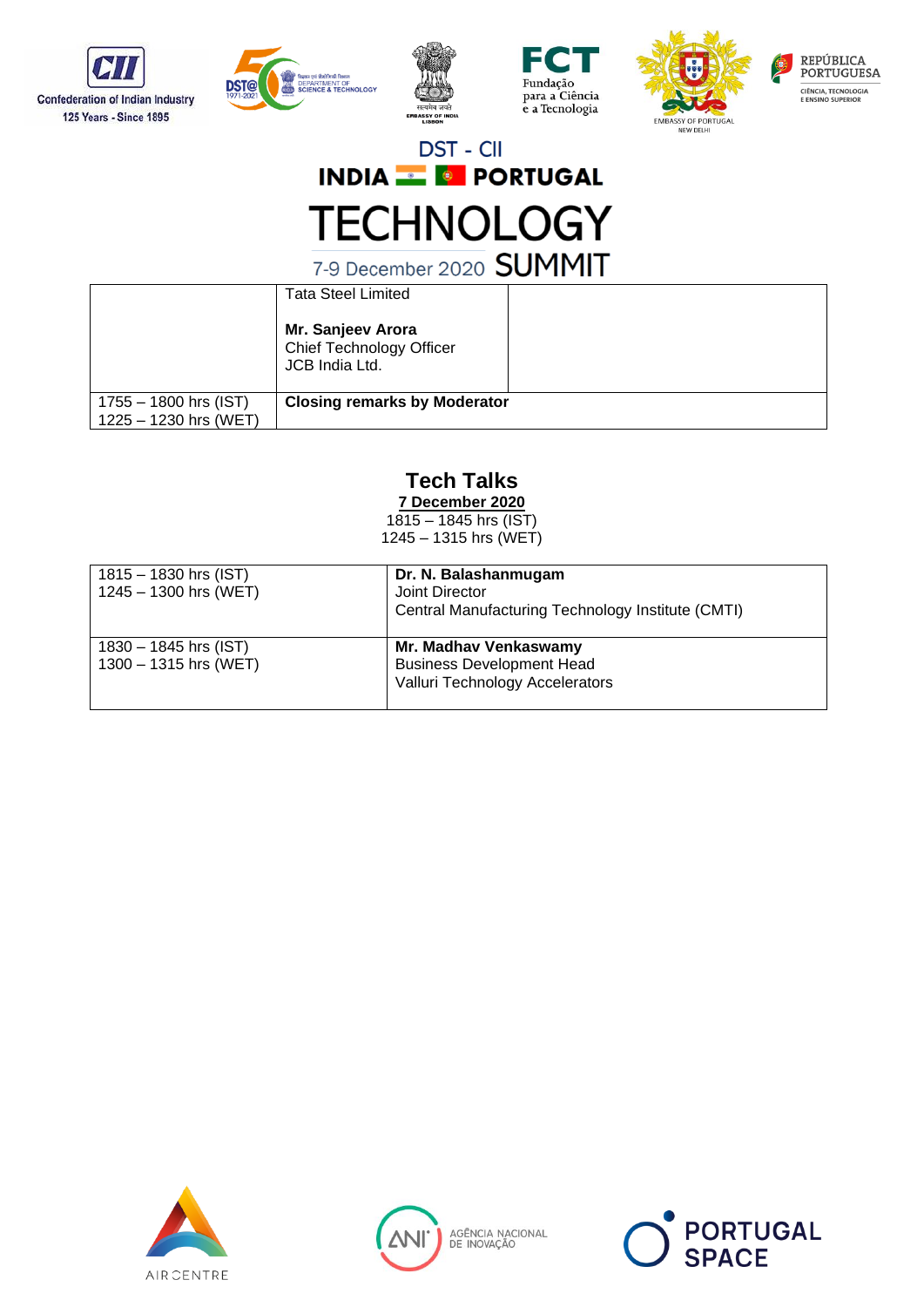











7-9 December 2020 SUMMIT

**Day 2**

**PARALLEL SESSION 1 (a): WATERTECH**

*India-Portugal: Partnership Opportunities in Water Sector*

**8 December 2020**

1430 – 1600 hrs (IST) 0900 – 1030 hrs (WET)

*Water is inextricably linked to the development of all societies and cultures. According to the World Resources Institute, it is estimated that 161 countries in 2040 will be in a state of water stress and Portugal is one of them.*

*Inefficient water use, growing menace of wastewater, degradation of water quality and over-exploitation of ground water leading to depletion of aquifer are some the challenges encountered by countries across the world. Climate change poses fresh challenges with its impact on the hydrologic cycle.* 

*Over the years, Portugal has adopted innovative resource management solutions, promoting a circular*  approach, to meet some of the challenges in water sector. A change in legal framework, introduction of *multi-municipal system management model (public concessions for design, construction, maintenance and operation of the systems for bulk services, including water treatment and supply to municipalities and wastewater collection and treatment) and tariff fixation based on cost recovery principle are some of the key initiatives. Similarly, with new policies India is engaged in a paradigm shift in water resource management.* 

*The Session on "India-Portugal: Partnership Opportunities in Water Sector" is aimed to present Novel and Emerging technologies that are scalable & commercially viable, and discuss the best Practices pertaining to wastewater management and municipal water supply and distribution. The Session will also explore avenues for Indian and Portuguese companies to partner in providing innovative solutions towards sustainable water management, Bulk Water Treatment and Supply, and strengthening private Sector Participation in Municipal Water Supply, etc.* 

| $1430 - 1435$ hrs (IST)<br>$0900 - 0905$ hrs (WET) | <b>Opening Remarks by</b><br><b>Moderator</b>                                                     | Mr N K Ranganath<br>Past Co-Chairman<br>CII National Committee on Water and<br>Water Ambassador, Grundfos Pumps (I) Pvt<br>Ltd. |
|----------------------------------------------------|---------------------------------------------------------------------------------------------------|---------------------------------------------------------------------------------------------------------------------------------|
| $1435 - 1555$ hrs (IST)<br>$0905 - 1025$ hrs (WET) | <b>Indian Speakers</b>                                                                            | <b>Portuguese Speakers</b>                                                                                                      |
|                                                    | <b>Shri Sanjay Walvekar</b><br><b>Superintending Engineer</b><br>PWD, Government of Goa           | <b>Bernardo Taneco</b><br>Ecodepur                                                                                              |
|                                                    | <b>Mr. Vivek Verma</b><br><b>Managing Director</b><br><b>Spray Engineering Devices</b><br>Limited |                                                                                                                                 |
|                                                    | Mr. Ananya Singhal                                                                                |                                                                                                                                 |





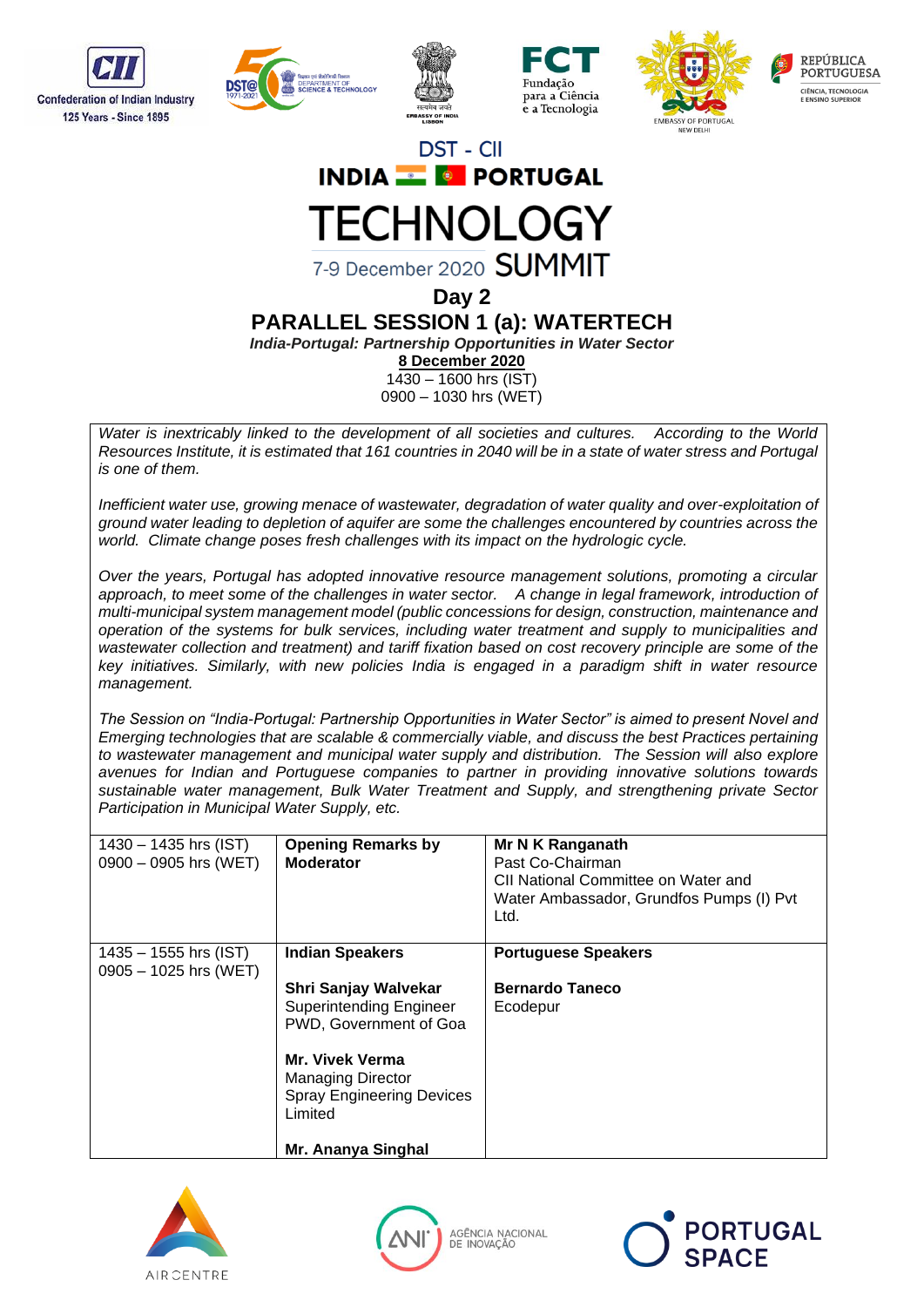









7-9 December 2020 SUMMIT

|                         | Joint Managing Director<br><b>Secure Meters</b> |  |
|-------------------------|-------------------------------------------------|--|
| $1555 - 1600$ hrs (IST) | <b>Concluding Remarks by Moderator</b>          |  |
| $1025 - 1030$ hrs (WET) |                                                 |  |

### **PARALLEL SESSION 2 (a): AGRITECH**

*Enhancing agri produce, profitability and sustainability using precision agri technologies*

**8 December 2020**

1630 – 1800 hrs (IST) 1100 – 1230 hrs (WET)

*Agriculture in India and Portugal have many common features, as majorly based on small to medium-sized family-owned dispersed units and fragmented farms.* 

*Fragmentation of land leads to inefficient use of agri inputs ultimately leading to reduced output levels; high transaction cost and reduced bargaining power for the farmers. Wastage of the agricultural produce is another feature of the value chain. Minimal processing, traditional methods of processing, unskilled work force and underdeveloped infrastructure are the underlying reasons for the wastage. Moreover, increased labour cost and labour shortage have become a major concern as labour is required at different stages of the value chain right from production to marketing.* 

*Efforts are being made to overcome these challenges by way of precision agriculture, better organizing the supply chain and reducing intermediation as well as vertically coordinating in the value chain by linking farmers, firms and consumers. Improvement in market information system is also identified as an important area to help the value chain players take well informed and timely decisions. Agri Startups also plays a major role in the entire value chain right from the farm till the consumer.*

*India is amongst one of the largest agriculture producers and well positioned to be the food basket of the world. The Government of India has accorded the food processing industry priority status with a three strong objective of boosting production, reducing wastage and creating the necessary enabling infrastructure.*

*Portugal produces a wide variety of products, including [green vegetables,](https://en.wikipedia.org/wiki/Green_vegetables) [rice,](https://en.wikipedia.org/wiki/Rice) [corn,](https://en.wikipedia.org/wiki/Corn) [wheat,](https://en.wikipedia.org/wiki/Wheat) [barley,](https://en.wikipedia.org/wiki/Barley) [olives,](https://en.wikipedia.org/wiki/Olive) [oilseeds,](https://en.wikipedia.org/wiki/Oilseed) [nuts,](https://en.wikipedia.org/wiki/Nut_(fruit)) [cherries,](https://en.wikipedia.org/wiki/Cherries) [bilberry,](https://en.wikipedia.org/wiki/Bilberry) [table grapes](https://en.wikipedia.org/wiki/Table_grapes) and [edible mushrooms.](https://en.wikipedia.org/wiki/Edible_mushroom) Portugal is well known for the quality of its agriculture products, mainly olive oil, wine, fruits, vegetables and many other products that are valued in international markets.* 

*There are a huge untapped potentials and opportunities available between the two countries for establishing possible collaboration/tie-ups in the agri / food industry.*

*The session will look at synergies in agriculture value chain in the two countries through a holistic lens of strong input infrastructure and efficient cold chain, storage & logistics support to identify areas for partnerships towards greater value creation. The session will also highlight the technological advancements in Agri / Food Processing in the two countries and how precision agriculture & smart farming methods can make the produce more profitable and sustainable.*





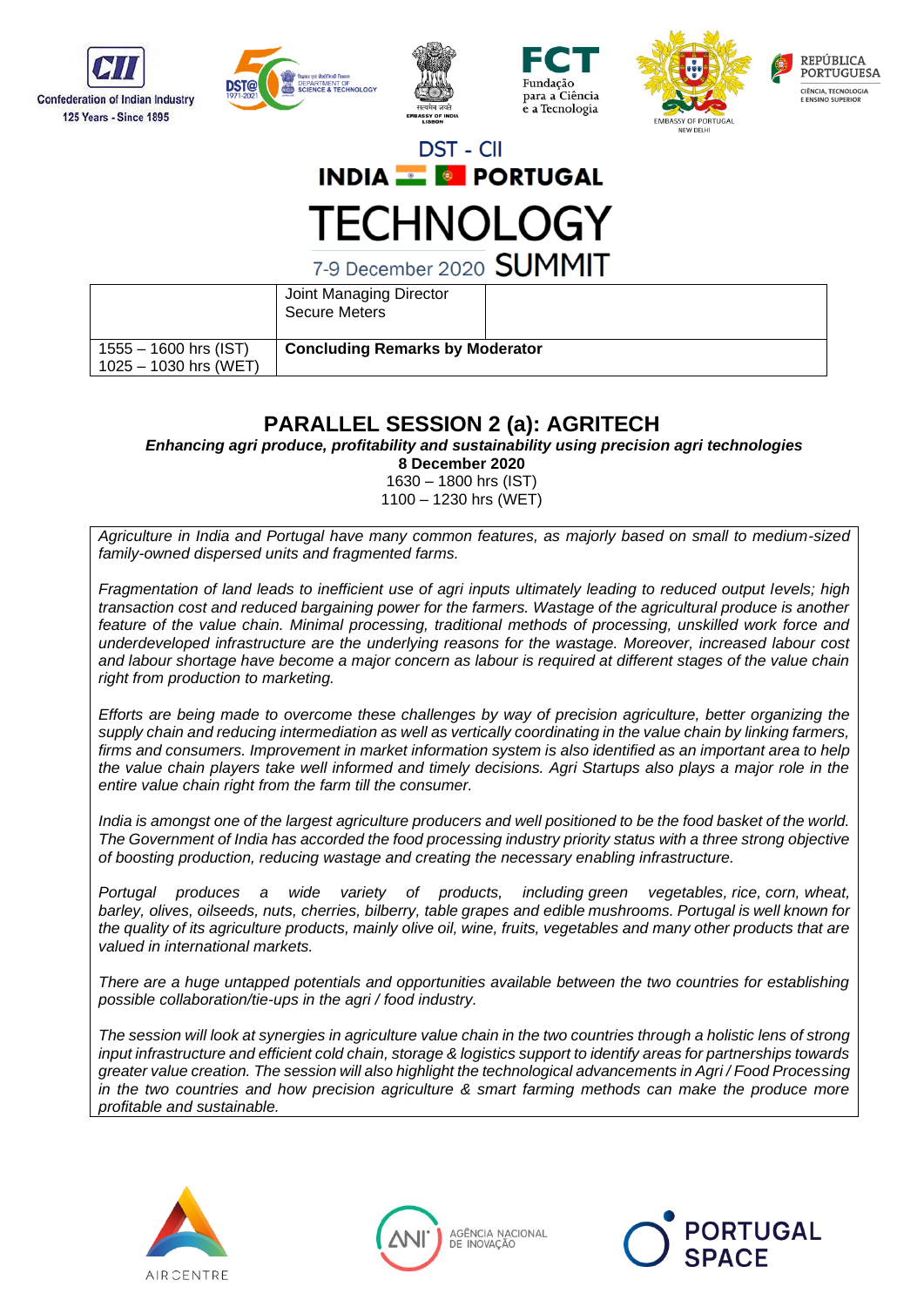









7-9 December 2020 SUMMIT

| 1630 - 1635 hrs (IST)<br>$1100 - 1105$ hrs (WET) | <b>Opening Remarks by Moderator</b>                                                                                                            | <b>Mr Rohtash Mal</b><br>Co-Chairman, CII Task Force on Agri Startups<br>and CMD, EM3 Agri Services Pvt Ltd. |
|--------------------------------------------------|------------------------------------------------------------------------------------------------------------------------------------------------|--------------------------------------------------------------------------------------------------------------|
| $1635 - 1755$ hrs (IST)<br>1105 - 1225 hrs (WET) | Indian speakers                                                                                                                                | <b>Portuguese speakers</b>                                                                                   |
|                                                  | Mr Ramesh Ramachandran<br>Senior Vice President-<br>Strategy and Farming as a<br>Service,<br>Mahindra and Mahindra Ltd                         | <b>Prof Suzana Ferreira-Dias</b><br>Associate Professor<br>School of Agriculture - University of Lisbon      |
|                                                  | <b>Mr Piruz Khambatta</b><br>Chairman, CII Task Force on<br>Ease of Doing Business &<br>Chairman & Managing Director,<br>Rasna Private Limited |                                                                                                              |
|                                                  | Mr Pankaj Mehta<br><b>Managing Director</b><br><b>Carrier Transicold</b><br>India & South Asia                                                 |                                                                                                              |
|                                                  | Dr. Arvind Kapur<br><b>Managing Director</b><br>Acsen HyVeg Pvt Ltd.                                                                           |                                                                                                              |
|                                                  | Mr. Chandrakant Pradhan<br>Lead - Climate Change<br>Resilience<br><b>CII Foundation</b>                                                        |                                                                                                              |
| $1755 - 1800$ hrs (IST)<br>1225 - 1230 hrs (WET) | <b>Concluding Remarks by Moderator</b>                                                                                                         |                                                                                                              |

### **PARELLEL SESSION 1 (b): HEALTHTECH**

*India: Portugal: Driving Innovations in healthcare technologies*

**8 December 2020**

1430 – 1600 hrs (IST) 0900 – 1030 hrs (WET)

*The unprecedented covid crisis has unfolded some the best medical advancements and innovations unlike any*  in history. In the past few months, the world has seen healthcare innovation accelerate at a tremendous rate *across all areas such as drug discovery, vaccines, medical devices, digital technologies. Newer technologies like artificial intelligence, VR/AR, 3D-printing, robotics or nanotechnology are now redefining the healthcare landscape. The wave of innovation being driven by these new age healthcare technologies is transforming the conventional healthcare system into an efficient digital, sustainable healthcare system. The healthcare sector therefore sees immense opportunities with the innovations and healthcare collaborations* 





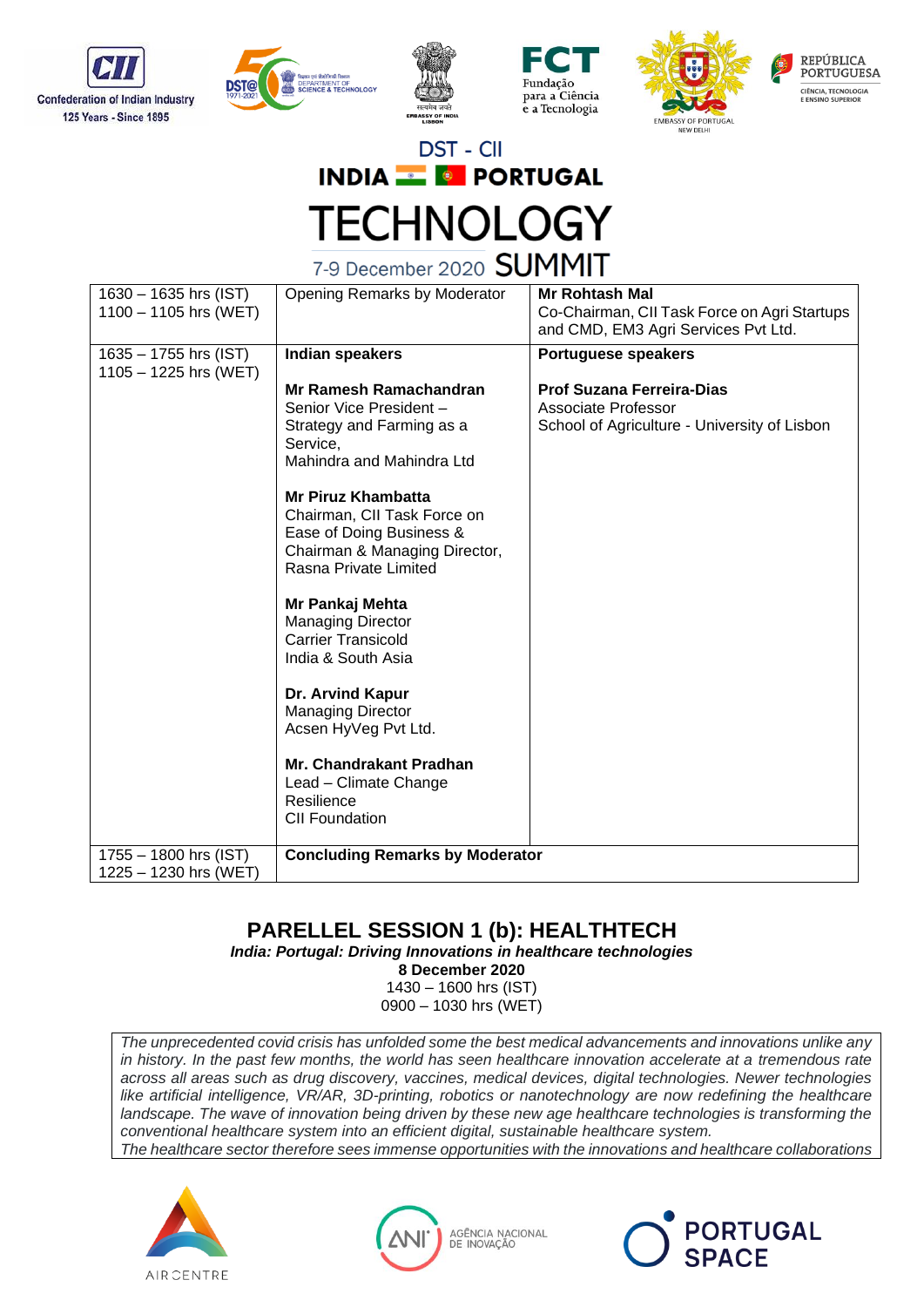









*happening across the globe. The session would highlight some of the best healthcare innovations and breakthrough medical technologies in both the countries, and how these medical innovations can be harnessed for better preparedness to face pandemics such as Covid 19.*

| 1430 - 1435 hrs (IST)<br>0900 - 0905 hrs (WET)     | Opening Remarks by Moderator<br>and Theme Address                                                                                                                                                                                                                                                                                                                                     | <b>Mr Ravi Kaushik</b><br>CEO<br>Transasia Bio-Medicals Ltd                                                     |
|----------------------------------------------------|---------------------------------------------------------------------------------------------------------------------------------------------------------------------------------------------------------------------------------------------------------------------------------------------------------------------------------------------------------------------------------------|-----------------------------------------------------------------------------------------------------------------|
| 1435 - 1450 hrs (IST)<br>$0905 - 0920$ hrs (WET)   | Keynote speakers                                                                                                                                                                                                                                                                                                                                                                      | Dr. Renu Swarup<br>Secretary<br>Department of Biotechnology<br>Government of India                              |
| $1450 - 1555$ hrs (IST)<br>0920 - 1025 hrs (WET)   | <b>Indian Speakers</b><br><b>Mr Ganesh Sabat</b><br>CEO<br>Sahajanand Medical Technologies<br>(Pvt) Ltd<br><b>Mr Vishwprasad Alva</b><br><b>Managing Director</b><br>Skanray Technologies Pvt Ltd<br>Dr Jitendra Sharma<br>Managing Director and Chief<br>Executive Officer, AMTZ<br><b>Dr Kiran Aatre</b><br>Senior Manager - New Business<br>Development<br>Applied Materials India | <b>Portuguese Speakers</b><br><b>Mónica Dias</b><br>Researcher<br>IGC, Portugal<br><b>Filipa Fixe</b><br>Glintt |
| $1555 - 1600$ hrs (IST)<br>$1025 - 1030$ hrs (WET) | Dr. Talita Marzon (Brazil)<br>Renato Archer Information<br><b>Technology Center</b><br>Concluding Remarks by Moderator                                                                                                                                                                                                                                                                |                                                                                                                 |





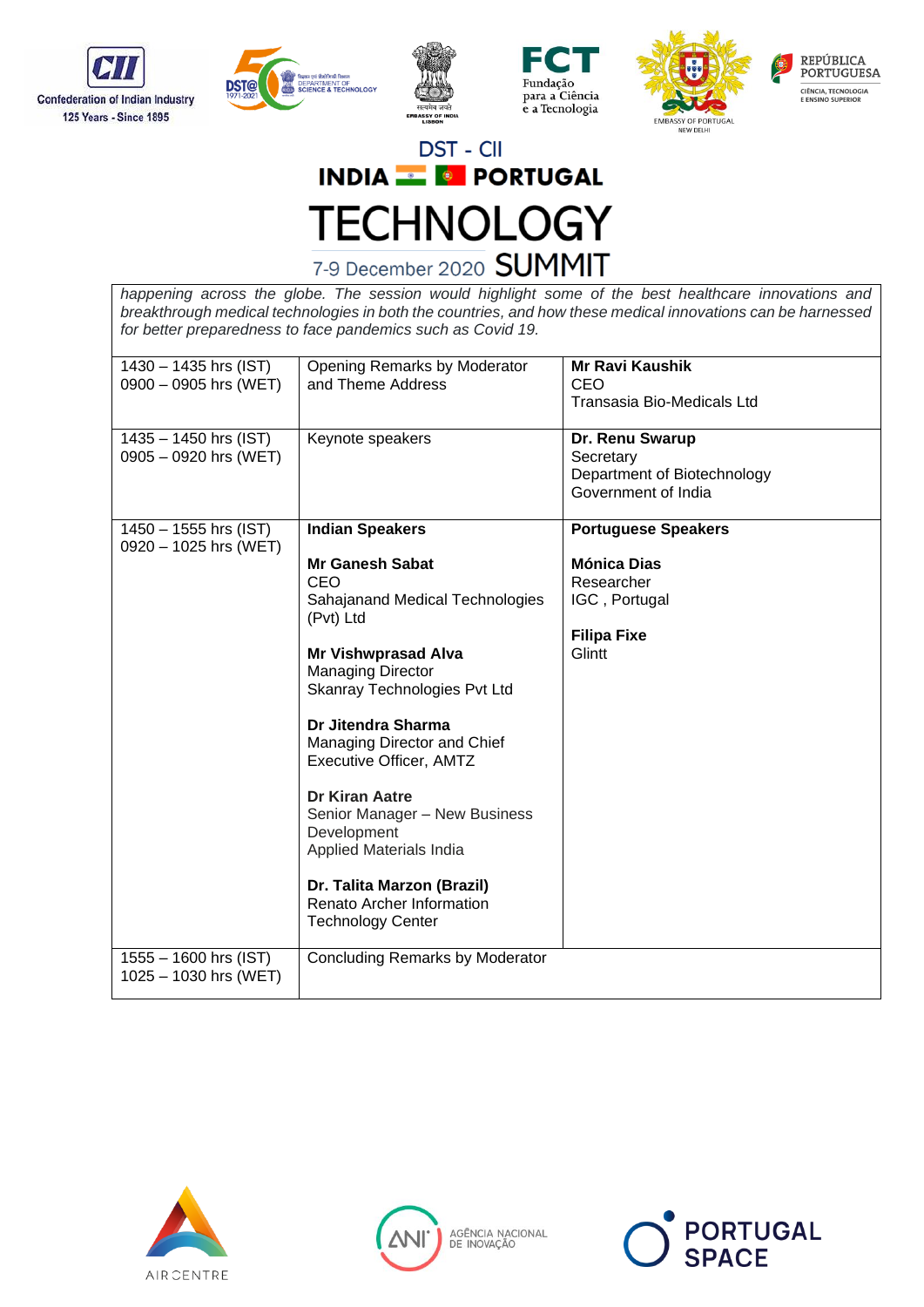









### **PARELLEL SESSION 2(b): CLEANTECH (Climate Change, Clean energy and Green mobility)**

**8 December 2020**

1630 – 1800 hrs (IST) 1100 – 1230 hrs (WET)

Cleantech or Clean technology is need of the hour as every industrial sector is working towards reducing their environment footprints in different ways. Cleantech helps in reducing negative environmental impacts through significant energy efficiency improvements in the sustainable use of resources, or environmental protection activities. Cleantech can be used in fighting climate change, pollution control and reduction, and water and waste management. The session on Cleantech at the Technology Summit will focus on three major areas; Climate Change, Clean Energy and Green Mobility. The session brings together experts from India and Portugal to deliberate on their country expertise in these areas and explore opportunities for future collaboration.

With environmental concerns rising and sustainability becoming the touchstone, efforts to meet clean energy goals need to be scaled up. Carbon-intensive economic development is no longer an option, meaning that clean and renewable sources must be placed at the center of the energy policy. This is reflected in Sustainable Development Goal (SDG) 7: "Access to affordable and energy for all". India is increasingly adopting responsible renewable energy techniques and taking positive steps towards reducing carbon emissions, cleaning the air and ensuring a more sustainable future. On the other hand, Portugal derives 51% of its energy from renewable and sustainable sources like- sun, wind etc. Portugal aims renewable energy to cover 80% of country's electricity needs by 2030. On Green Mobility, both countries are striving to make efforts and developing systems towards sustainable transport systems; including electric vehicles and technologies around fuel efficiency and emissions.

| $1630 - 1635$ hrs (IST)<br>$1100 - 1105$ hrs (WET) | <b>Opening Remarks by Moderator</b>                                                                                                                                         | Dr. Anuradda Ganesh<br><b>Chief Technical Advisor and Director</b><br>Cummins Technologies India |
|----------------------------------------------------|-----------------------------------------------------------------------------------------------------------------------------------------------------------------------------|--------------------------------------------------------------------------------------------------|
| $1635 - 1755$ hrs (IST)<br>$1115 - 1225$ hrs (WET) | Indian speakers                                                                                                                                                             | Portuguese speakers                                                                              |
|                                                    | <b>Mr. Chintan Shah</b><br>Director<br><b>IREDA-Indian Renewable Energy</b><br>Development Agency Limited<br>Mr. Venkatesh Valluri                                          | José Miguel Costa<br><b>Head of Positive Energy</b><br>Communities<br>EDP<br><b>Marco Alves</b>  |
|                                                    | Founder and Chairman, Valluri<br><b>Technology Accelerators and Valluri</b><br><b>Change Foundation</b><br><b>Ms. Ritu Lal</b><br>VP - Business Development<br>Amplus Solar | Wavec                                                                                            |
| 1755 - 1800 hrs (IST)<br>$1225 - 1230$ hrs (WET)   | <b>Concluding Remarks by Moderator</b>                                                                                                                                      |                                                                                                  |





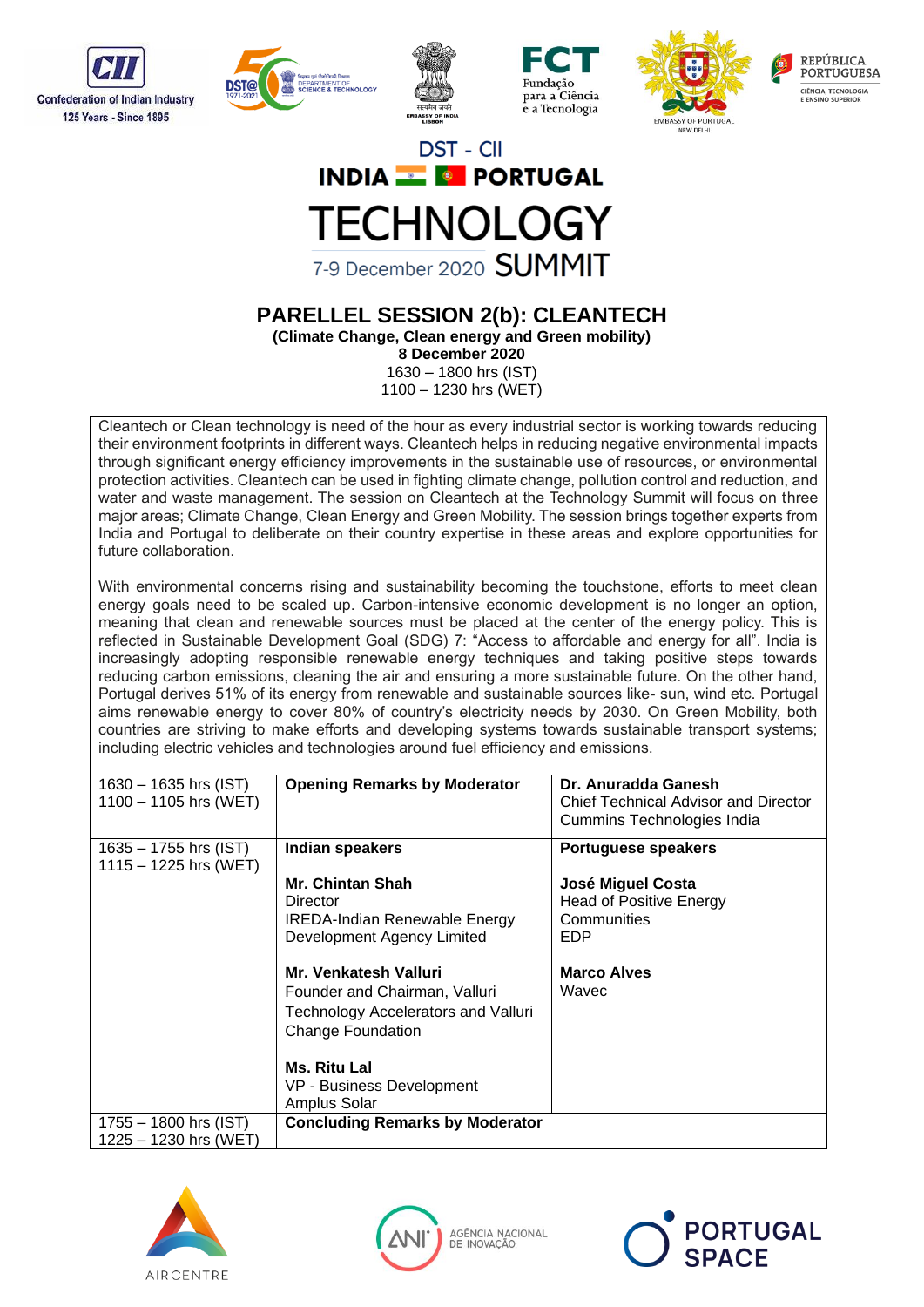









7-9 December 2020 SUMMIT

### **Tech Talks/ Business Presentations**

**8 December 2020**

1815 – 1845 hrs (IST) 1245 – 1315 hrs (WET)

| $1815 - 1830$ hrs (IST)<br>$1245 - 1300$ hrs (WET) | <b>Mr. Tito Kishan</b><br>Founder & CEO<br><b>Proinn Consultancy</b>                                                              |
|----------------------------------------------------|-----------------------------------------------------------------------------------------------------------------------------------|
|                                                    | Topic: Innovate fast with inventions using structured<br>innovation methods                                                       |
| 1830 - 1845 hrs (IST)<br>1300 - 1315 hrs (WET)     | <b>Prof. Suman Chakraborty</b><br>Dean, Sponsored Research and Industrial Consultancy<br>Indian Institute of Technology Kharagpur |





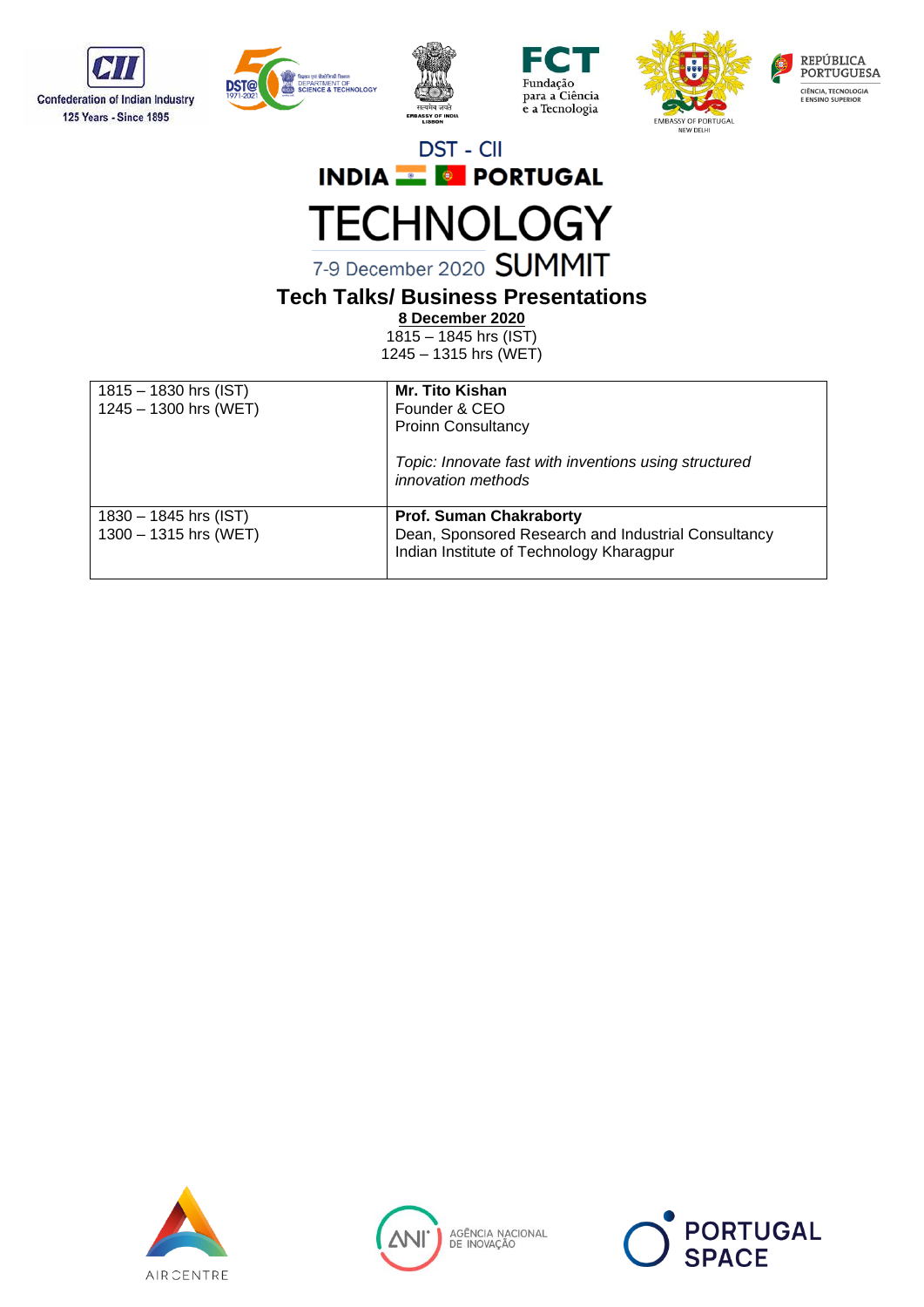











7-9 December 2020 SUMMIT

**Day 3**

### **PARELLEL SESSION 3 (a): CLEANTECH**

**Sustainable Construction Technologies- Elevating India's Construction Ecosystem**

**9 December 2020**

1430 – 1600 hrs (IST) 0900 – 1030 hrs (WET)

Due to rapid urbanization in the country, the energy consumption is more than 60% in residential real estate projects. Herein lies the answer to India's need for sustainable real estate sector, 'Green Buildings'. Green technology makes buildings more energy-efficient and sustainable, and thus has a lower carbon footprint and a reduced impact on the environment. Green building materials & technologies are reshaping the industry and becoming a fundamental part of new building designs.

*Atmanirbhar Bharat* (Self-reliant India) is the vision of the Prime Minister of India of making India a self-reliant nation, based on the foundation of five pillars comprising economy, infrastructure, system (technology driven arrangements), vibrant demography and demand. Government of India has also recently highlighted that the period

2019-2020, will be observed as the Construction Technology Year, which will hellp elevate India's construction ecosystem to international standards. IGBC Green Cities & Green Building rating systems encourage green materials, products and technologies that are sustainable and innovative at the same time. More than 6,050 projects covering offices, IT parks, large campuses, metro stations & infrastructure projects are going green with CII-Indian Green Building Council (IGBC).

| $1430 - 1435$ hrs (IST) | <b>Opening Remarks by</b>              | Mr V Suresh                          |
|-------------------------|----------------------------------------|--------------------------------------|
| $0900 - 0905$ hrs (WET) | <b>Moderator</b>                       | Chairman, CII-IGBC                   |
|                         |                                        | Former CMD - HUDCO                   |
|                         |                                        |                                      |
| $1435 - 1445$ hrs (IST) | Keynote speaker                        | Shri Durga Shanker Mishra            |
| $0905 - 0915$ hrs (WET) |                                        | Secretary                            |
|                         |                                        | Minstry of Housing and Urban Affairs |
|                         |                                        | Government of India                  |
| $1445 - 1555$ hrs (IST) | <b>Indian Speakers</b>                 | <b>Portugal Speakers</b>             |
| 0915 - 1025 hrs (WET)   |                                        |                                      |
|                         | Mr. Ashish Rakheja                     | Paulo Ferrão                         |
|                         |                                        |                                      |
|                         | <b>Managing Partner</b>                | Professor                            |
|                         | <b>AEON Integrated Building</b>        | Instituto Superior Técnico           |
|                         | <b>Design Consultants</b>              | University of Lisbon                 |
|                         |                                        |                                      |
|                         | <b>Mr. Rohit Mansukhani</b>            |                                      |
|                         | Director – Digital Solutions           |                                      |
|                         | Johnson Controls                       |                                      |
|                         |                                        |                                      |
|                         |                                        |                                      |
|                         | Mr N Muthusezhiyan                     |                                      |
|                         | <b>Principal Counsellor</b>            |                                      |
|                         | CII                                    |                                      |
| $1555 - 1600$ hrs (IST) | <b>Concluding Remarks by Moderator</b> |                                      |
| $1025 - 1030$ hrs (WET) |                                        |                                      |





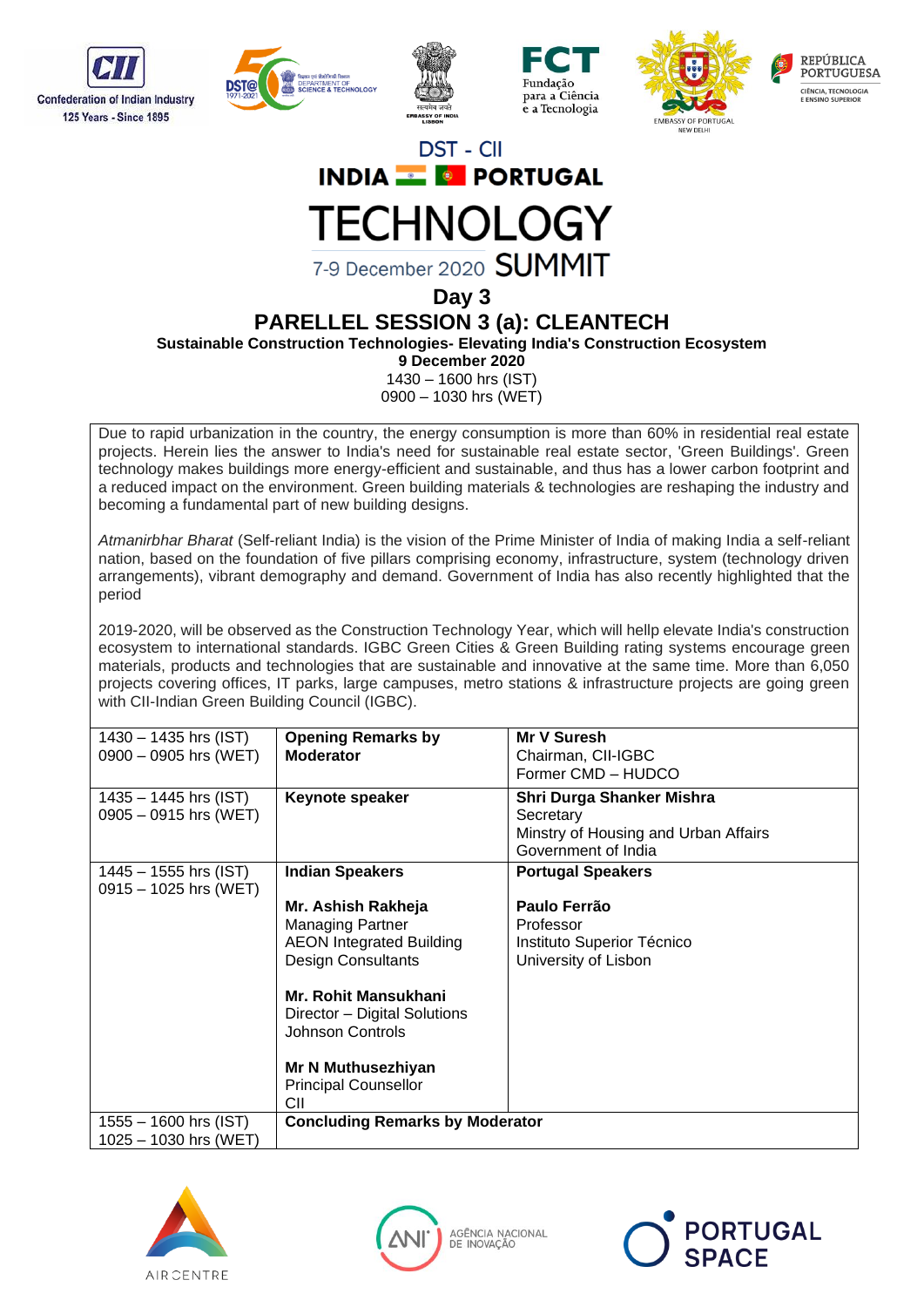









## **PARALLEL SESSION 4 (a): INNOVATION AND START-UP**

**ECOSYSTEM**

*India and Portugal: Potential Markets for Startups*

**9 December 2020**

**1630 – 1740 hrs (IST) 1100 – 1210 hrs (WET)**

*Start-ups are the indicators of innovation capabilities of the citizens thus measuring the competitiveness of a nation as a whole. Majority of the start-ups devoted to developing novel product offering or service delivery design directly contribute to building the knowledge economy. While scripting the saga of a vibrant economic growth, they are the new avenues today for creating a great deal of wealth and simultaneously for generating a sizeable employment in the quickest possible manner. Success of start-ups depends on an innovative ecosystem comprising incubators with the availability of appropriate technology and hardware systems, effective mentoring, access to easy finance, assistance in the marketing of products and services etc.*

*The Session will cover the strengths of the India and Portugal and how they are have worked best to bring the best ecosystem for Startups. There are strong complementarities between India and Portugal in the start-up sector. Portugal has one of the highest rates of business creation in Europe and has emerged as one of the most vibrant European eco-systems for entrepreneurship. The Session will discuss the ways to bring the Indian and Portuguese startup ecosystems closer and to facilitate joint innovation between the two economies.*

*The session will also facilitate the winners of CII Industrial Innovation Awards 2020.*

| $1630 - 1640$ hrs (IST)<br>$1100 - 1110$ hrs (WET) | <b>Opening Address</b>                                 | Mr Kris Gopalakrishnan<br>Past President, CII &<br>Chairman, CII National Startup Council                                                                                                                  |
|----------------------------------------------------|--------------------------------------------------------|------------------------------------------------------------------------------------------------------------------------------------------------------------------------------------------------------------|
| 1640-1650 hrs (IST)<br>1110-1120 hrs (WET)         | Address                                                | Prof. BB Ahuja<br><b>Director</b><br>College of Engineering, Pune                                                                                                                                          |
| $1650 - 1705$ hrs (IST)<br>$1120 - 1135$ hrs (WET) | Keynote address                                        | <b>Prof. Ashutosh Sharma</b><br>Secretary<br>Department of Science and Technology (DST)<br>Government of India                                                                                             |
| $1705 - 1735$ hrs (IST)<br>$1135 - 1205$ hrs (WET) | CII Industrial<br><b>Innovation Awards</b><br>Ceremony | Prof. Ashutosh Sharma<br>Secretary<br>Department of Science and Technology (DST)<br>Government of India<br>&<br>Mr. Kris Gopalakrishnan<br>Past President, CII & Chairman, CII National Startup<br>Council |
| 1735–1740 hrs (IST)<br>$1205 - 1210$ hrs (WET)     | <b>Closing remarks by Moderator</b>                    |                                                                                                                                                                                                            |





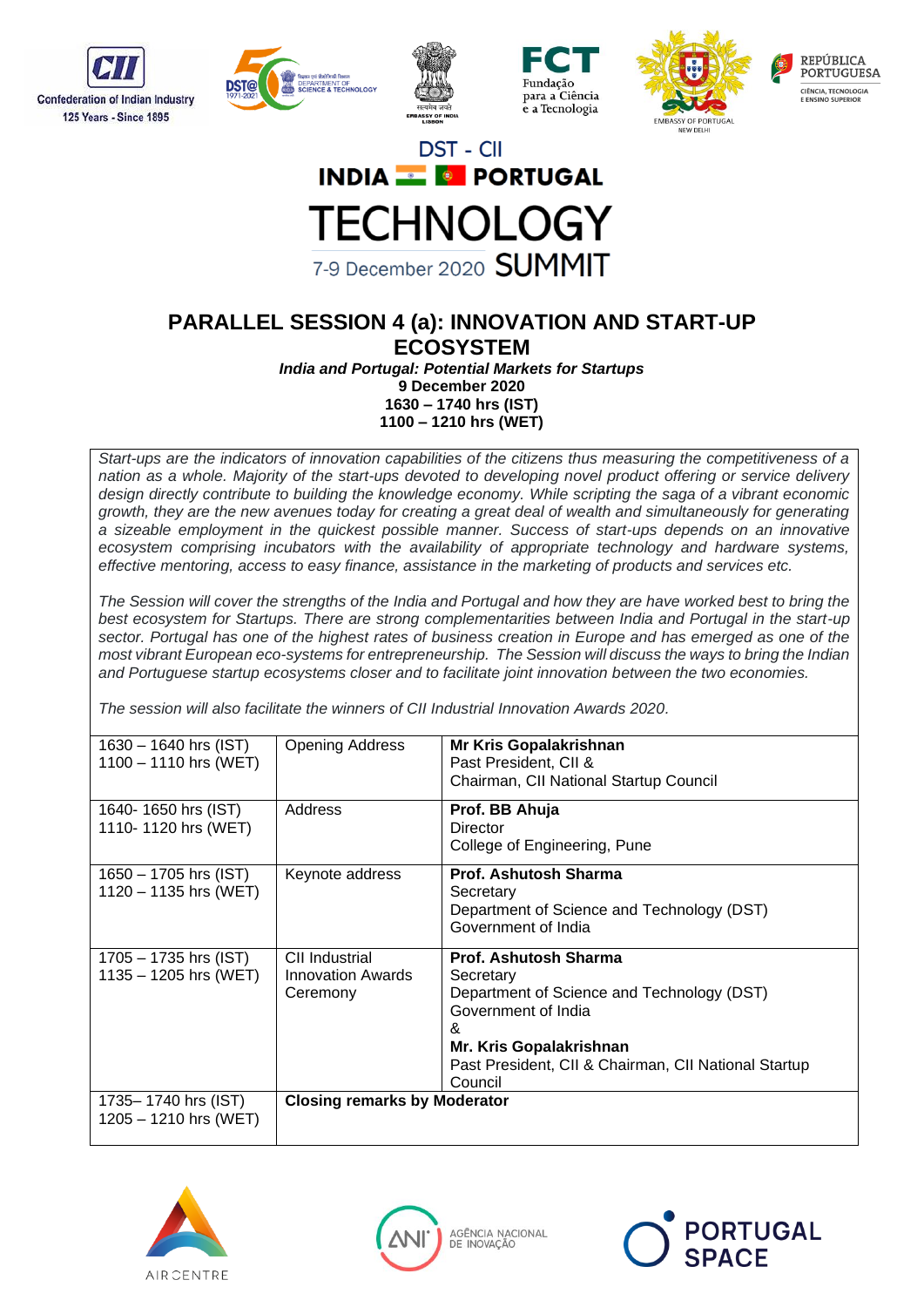









### **PARALLEL SESSION 3 (b): IT, ICT & Advanced technologies**

*Unleashing the potential of Digital Technologies: Reviving the Indian growth story*

**9 December 2020** 1430 – 1600 hrs (IST) 0900 – 1030 hrs (WET)

Amid this global pandemic, we are reflecting in real-time on how systems undergo a large-scale transformation - how governments, businesses, schools, cities, and communities adapt and make fundamental changes to existing ways of working using different technologies available. Technologies help society and economy to cope with adverse social and economic impacts, provide opportunities for innovation, and enhance resilience.

In combating the adverse effects of COVID-19 and enhancing societal and economic resilience, digital technology and connectivity have emerged as an essential tool and alternative to the physical equivalent. During the global pandemic, digital technologies have become a critical enabler of connectivity facilitating the continuity of our regular lives and connecting people more than ever before.

Today with digitization catching up in all the segments of the industry, the digital infrastructure, IOT, Cloud, Data Science, Emerging Technology, 5G, Networking, security, surveillance and Data storage have become the areas of utmost importance offering enormous opportunities and solutions. In pandemic, the need to access a reliable digital infrastructure has become increasingly important, and certain aspects of ICTs are critical in a period of isolation, such as increased ICT opportunities from telework, telemedicine, food delivery and logistics, online and contactless payments, remote learning and entertainment.

The objective of this session is to bring together policy makers and industry players on common platform and deliberate on how economy can be fully ICT-enabled further with right digital skills to work productively and collaboratively.

| $1430 - 1435$ hrs (IST)<br>$0900 - 0905$ hrs (WET) | <b>Opening Remarks by</b><br><b>Moderator</b> | <b>Mr Manish Kumar Sinha</b><br><b>Chief Marketing Officer</b><br>Sterlite Technologies Limited |
|----------------------------------------------------|-----------------------------------------------|-------------------------------------------------------------------------------------------------|
| $1435 - 1555$ hrs (IST)<br>$0905 - 1025$ hrs (WET) | <b>Indian Speakers</b>                        | <b>Portuguese Speakers</b>                                                                      |
|                                                    | Prof. B.S. Murty                              | Mr. Rodrigo Maia                                                                                |
|                                                    | Director                                      | <b>Chief Technology Officer</b>                                                                 |
|                                                    |                                               | Altran                                                                                          |
|                                                    | <b>IIT Hyderabad</b>                          |                                                                                                 |
|                                                    | Mr. Ravi Madipadaga                           |                                                                                                 |
|                                                    | Head, Technology - India                      |                                                                                                 |
|                                                    |                                               |                                                                                                 |
|                                                    | Siemens Technology and                        |                                                                                                 |
|                                                    | Services Private Limited                      |                                                                                                 |
|                                                    | <b>Mr Amit Sinha Roy</b>                      |                                                                                                 |





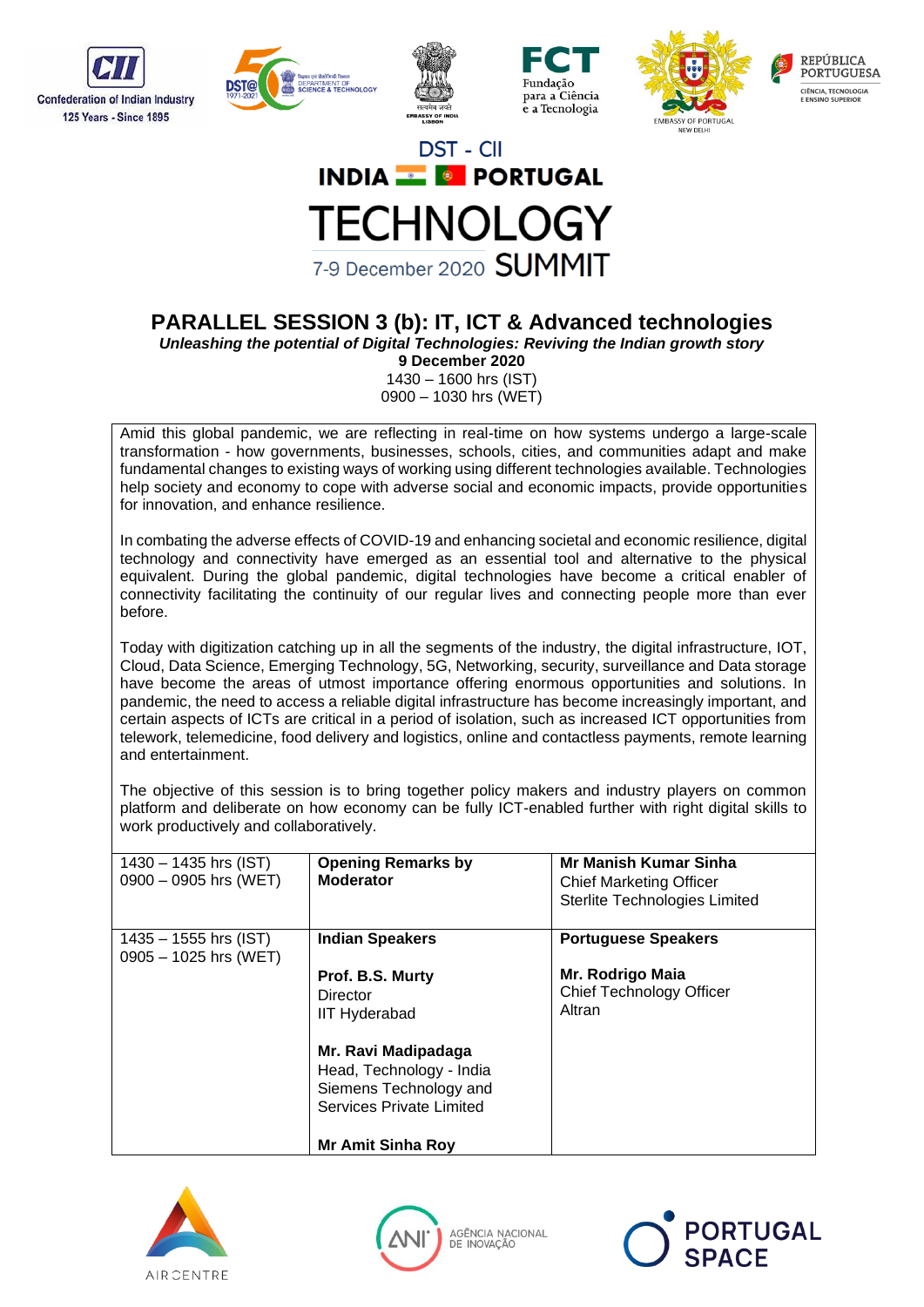









|                                                    | $1 - 9$ December 2020 $\bigcup$ U 'II'II I                                     |
|----------------------------------------------------|--------------------------------------------------------------------------------|
|                                                    | VP - Global Head Marketing<br>and Communications<br><b>TATA Communications</b> |
|                                                    | Mr Ganesh Suryanarayanan<br>Co-Founder and CTO<br><b>Myelin Foundry</b>        |
|                                                    | Mr. Mahesh Uppal<br>Director<br>Comfirst Private Ltd.                          |
|                                                    | Dr. Alexandre R. Paschoal<br>(Brazil)                                          |
| $1555 - 1600$ hrs (IST)<br>$1025 - 1030$ hrs (WET) | <b>Closing remarks by Moderator</b>                                            |

### **PARALLEL SESSION 4 (b): SPACE OCEAN INTERACTIONS**

**9 December 2020**

1630 – 1800 hrs (IST) 1100 – 1230 hrs (WET)

Satellites provide a global, long-term view of the oceans from space and greatly improve our understanding of ocean processes. Earth observation satellites are useful tools that enable extensive, detailed and regular surveying of wide areas of ocean.

Space-based technologies are an invaluable tool for ocean monitoring, with great potential to contribute to sustainable policy- and decision-making. The session would focus on space-based technologies that are used for monitoring of different aspects of the marine domain, illustrating the wide range of available relevant applications such as ocean pollution, fisheries protection, maritime security, coastal erosion, sea level rise, etc. Access to and adoption of such technologies are at the forefront of the quest towards the achievement of sustainable development globally and can contribute the fulfilment of many societal needs.

| $1630 - 1635$ hrs (IST)<br>$1100 - 1105$ hrs (WET) | <b>Opening Remarks by Moderator</b> | Mr. Vinod S Chippalkatti<br>Vice President, Strategic<br>Electronics Business Unit (SEBU)<br>Centum Electronics Ltd. |
|----------------------------------------------------|-------------------------------------|----------------------------------------------------------------------------------------------------------------------|
| $1635 - 1755$ hrs (IST)<br>$1105 - 1225$ hrs (WET) | Indian speakers                     | <b>Portuguese Speakers</b>                                                                                           |
|                                                    | Dr. Tune Usha                       | <b>Emir Sirage</b>                                                                                                   |
|                                                    | Scientist-G                         | Director Operations (coo)                                                                                            |
|                                                    | <b>National Centre for Coastal</b>  | Air centre - atlantic international                                                                                  |
|                                                    | Research (NCCR)                     | research centre                                                                                                      |